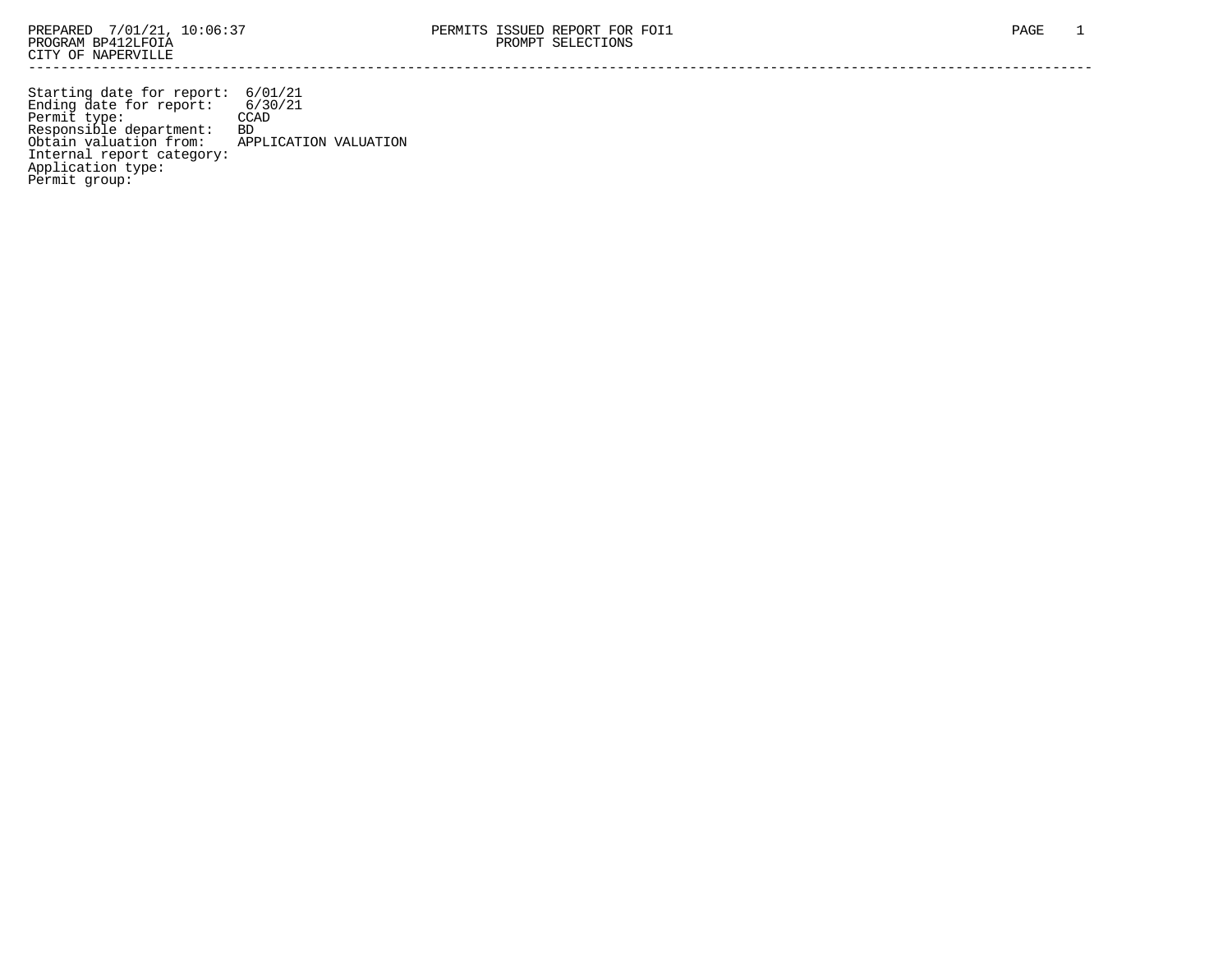### PREPARED 7/01/21, 10:06:37 PERMITS ISSUED REPORT PAGE 1<br>PROGRAM BP412LFOI1 PROGRAM PROGRAM BP412LFOI1 PROGRAM BP412LFOI1 6/01/21 THRU 6/30/21 CITY OF NAPERVILLE **Example 20** CITY OF NAPERVILLE PERMIT TYPE - CCAD COMMERCIAL - CAD OBTAINED VALUATION FROM APPLICATION VALUATION

| APPLICATION APPLICATION TYPE AND DESCRIPTION<br>DATE<br>VALUATION                                                                                                                                                                                                                                                                                    | Parcel Number<br>Alternate ID Code         | PROPERTY OWNER/<br>CONTRACTOR                                     |
|------------------------------------------------------------------------------------------------------------------------------------------------------------------------------------------------------------------------------------------------------------------------------------------------------------------------------------------------------|--------------------------------------------|-------------------------------------------------------------------|
| 20-00004238 CAL COMMERCIAL ALTERATION/REPAIR (NO NEW SQ FTG) 1250 W OGDEN AV                                                                                                                                                                                                                                                                         |                                            |                                                                   |
| $---------$ 11/03/20 \$10000<br>Contractor #:                                                                                                                                                                                                                                                                                                        |                                            | D-07141040040000N92 -66 INTIME ENTERPRISES INC.                   |
| $\begin{array}{ccccccccc} \texttt{STRUCTURE} & - & 000 & 000 & \texttt{SUGAR} & \texttt{MLE} & \texttt{CAFF} & \texttt{SUE} & \texttt{DATE} & \texttt{SUECONTRACTOR(S)} \\ \texttt{PERMIT TYPE} & - & \texttt{CCAD} & 00 & \texttt{COMMERCIAL} & - & \texttt{CAD} & & 6/08/21 & & & & \texttt{VC} & \texttt{PUMBING INC} \end{array}$<br>----------- |                                            | MITCHELL ETELY                                                    |
| 20-00004273 CAL COMMERCIAL ALTERATION/REPAIR (NO NEW SO FTG) 1440 NAPERVILLE/WHEATON RD                                                                                                                                                                                                                                                              |                                            |                                                                   |
| $---------$ 11/06/20 \$598000<br>Contractor #: 847-869-5905                                                                                                                                                                                                                                                                                          |                                            | D-08081060310000N1683-42 G.A. JOHNSON & SON                       |
| STRUCTURE - 000 000 ALDI<br>PERMIT TYPE - CCAD 00 COMMERCIAL - CAD<br>-----------                                                                                                                                                                                                                                                                    | ISSUE DATE<br>6/03/21                      | SUBCONTRACTOR(S)<br>M3 ELECTRIC INC<br>PIPELINE PLUMBING SERVICES |
| 21-00000505 CAL COMMERCIAL ALTERATION/REPAIR (NO NEW SO FTG) 967 W 75TH ST 129                                                                                                                                                                                                                                                                       |                                            |                                                                   |
| $\frac{2}{25}$ $\frac{2}{21}$ $\frac{2}{300000}$<br>Contractor #: 630-372-9406                                                                                                                                                                                                                                                                       | D-07251040190000N941 -128 MICK COLEANTONIO |                                                                   |
|                                                                                                                                                                                                                                                                                                                                                      |                                            | A DONLEY ELECTRIC LLC<br>INTREPID PLUMBING INC                    |
| 21-00000506 CAL COMMERCIAL ALTERATION/REPAIR (NO NEW SO FTG) 2112 WINDING RIVER DR 120                                                                                                                                                                                                                                                               |                                            |                                                                   |
| $---------2/25/21$<br>\$8700<br>Contractor #: 224-245-9946                                                                                                                                                                                                                                                                                           |                                            | D-07343150030000N1375-169 HOME SERVICE DIRECT INC.                |
|                                                                                                                                                                                                                                                                                                                                                      |                                            |                                                                   |
| 21-00000790 CAL COMMERCIAL ALTERATION/REPAIR (NO NEW SQ FTG) 111 SHUMAN BL 400                                                                                                                                                                                                                                                                       |                                            |                                                                   |
| $---------$ 3/16/21 \$900000<br>Contractor #: 630-328-1100                                                                                                                                                                                                                                                                                           |                                            | D-08063000150000N1605-25 RYAN COMPANIES US, INC                   |
| STRUCTURE - 000 000 DELTA DENTAL<br>PERMIT TYPE - CCAD 00 COMMERCIAL - CAD<br>-----------                                                                                                                                                                                                                                                            |                                            |                                                                   |
| 21-00000890 CAL COMMERCIAL ALTERATION/REPAIR (NO NEW SQ FTG) 2735 HASSERT BL 135                                                                                                                                                                                                                                                                     |                                            |                                                                   |
| $--------$ 3/22/21<br>Contractor #: 815-545-2096                                                                                                                                                                                                                                                                                                     | W-01153021140000N1426-259                  | SERNA CONSTRUCTION GROUP                                          |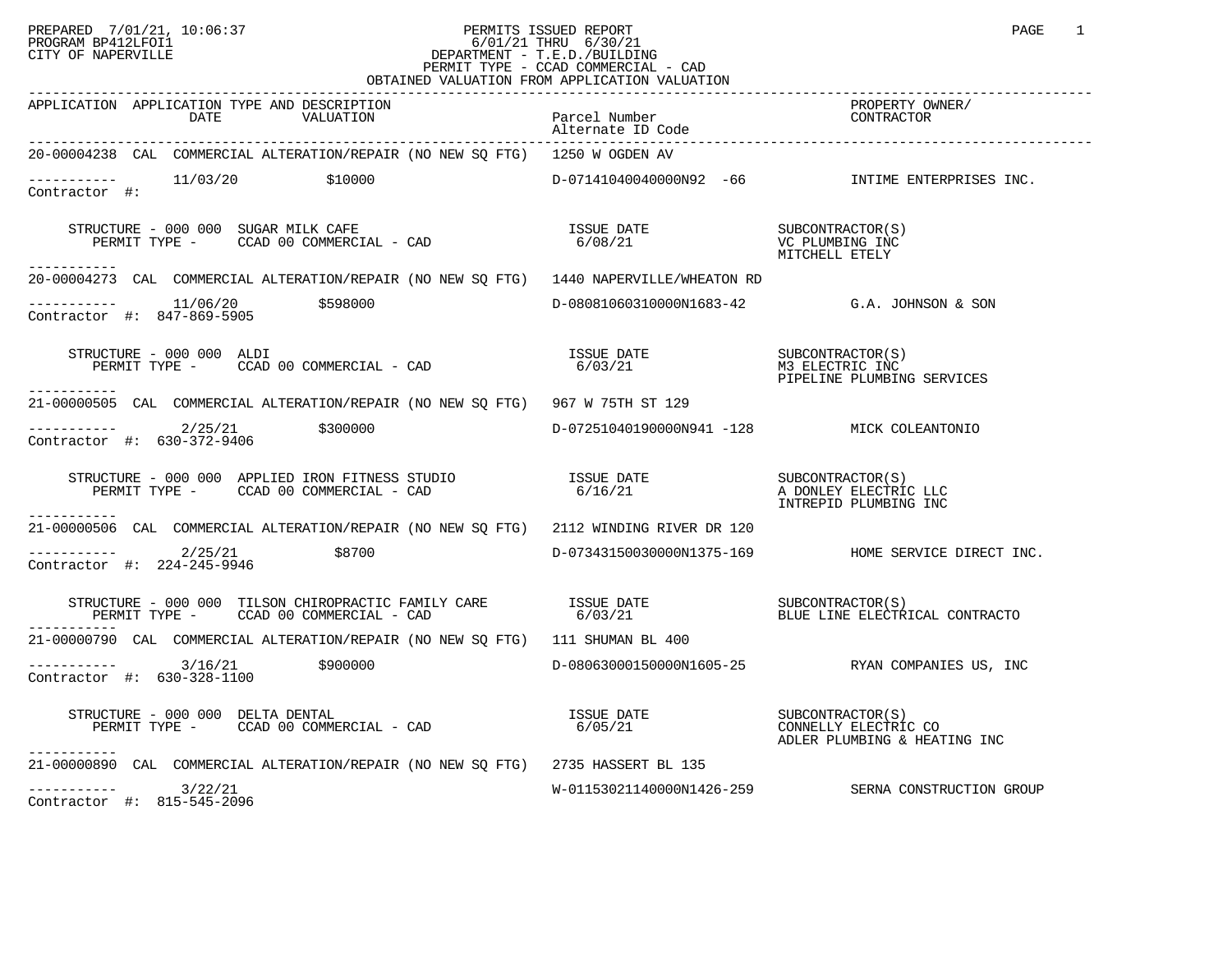#### PREPARED 7/01/21, 10:06:37 PERMITS ISSUED REPORT PAGE 2<br>PROGRAM BP412LFOI1 PROGRAM PROGRAM BP412LFOI1 PROGRAM BP412LFOI1 6/01/21 THRU 6/30/21 CITY OF NAPERVILLE **Example 20** CITY OF NAPERVILLE PERMIT TYPE - CCAD COMMERCIAL - CAD OBTAINED VALUATION FROM APPLICATION VALUATION

| APPLICATION APPLICATION TYPE AND DESCRIPTION<br>VALUATION<br>DATE                                                                                                                                                                                          | Parcel Number                | PROPERTY OWNER/<br>CONTRACTOR                             |
|------------------------------------------------------------------------------------------------------------------------------------------------------------------------------------------------------------------------------------------------------------|------------------------------|-----------------------------------------------------------|
| 21-00000890 (CONTINUED)                                                                                                                                                                                                                                    |                              |                                                           |
| STRUCTURE - 000 000 VANILLA BOX<br>RUCTURE – 000 000 VANILLA BOX<br>PERMIT TYPE – CCAD 00 COMMERCIAL – CAD                             6/10/21                            D&L PLUMBING<br>-----------                                                      |                              | C & X ELECTRIC                                            |
| 21-00001140 CAL COMMERCIAL ALTERATION/REPAIR (NO NEW SQ FTG) 217 S MAIN ST                                                                                                                                                                                 |                              |                                                           |
| $---------$ 4/02/21 \$900000<br>Contractor #: $847-891-7401$                                                                                                                                                                                               |                              |                                                           |
| STRUCTURE - 000 000 NIKE<br>NOCIORE - 000 000 NIKE<br>PERMIT TYPE - CCAD 00 COMMERCIAL - CAD<br>------------                                                                                                                                               | <b>ISSUE DATE</b><br>6/14/21 | SUBCONTRACTOR(S)<br>GTS ELECTRIC, INC<br>CAPITOL PLUMBING |
| 21-00001187 CAL COMMERCIAL ALTERATION/REPAIR (NO NEW SQ FTG) 1265 S NAPER BL                                                                                                                                                                               |                              |                                                           |
| $---------$ 4/07/21 \$1421663<br>Contractor #: 630-737-1018                                                                                                                                                                                                |                              | D-08292030070000N143 -133 41 NORTH CONTRACTORS LLC        |
| RUCTURE - 000 000 MARKET MEADOWS<br>PERMIT TYPE -     CCAD 00 COMMERCIAL - CAD<br>STRUCTURE - 000 000 MARKET MEADOWS<br>-----------                                                                                                                        |                              | DEPENDABLE PLUMBING INC                                   |
| 21-00001284 CAL COMMERCIAL ALTERATION/REPAIR (NO NEW SO FTG) 3108 S ROUTE 59 124                                                                                                                                                                           |                              |                                                           |
| $\frac{4}{14/21}$ \$50000<br>Contractor #: 630-640-8503                                                                                                                                                                                                    |                              | W-01101010020000N1359-214 S. DIRILTEN BUILDERS            |
| STRUCTURE – 000 000 SYMMETRIC CHIROPRACTIC                         ISSUE DATE                       SUBCONTRACTOR(S)<br>PERMIT TYPE –       CCAD 00 COMMERCIAL – CAD                              6/29/21<br>PERMIT TYPE - CCAD 00 COMMERCIAL - CAD        |                              | LITTLE ELECTRICAL CONTRACTORS                             |
| 21-00001304 CAL COMMERCIAL ALTERATION/REPAIR (NO NEW SQ FTG) 2936 SHOWPLACE DR 108                                                                                                                                                                         |                              |                                                           |
| $\frac{4}{15/21}$ \$160000<br>Contractor #: 630-740-7590                                                                                                                                                                                                   |                              | W-01044100740000N1572-198 CAM DEVELOPMENT GROUP           |
| $\begin{tabular}{lclclcl} \texttt{STRUCTURE} & - & 000 & 000 & SHOPKO & OPTICAL & & & & & & & & & \\ \texttt{ISSUE} & DATE & & & & & & & & & & \\ \texttt{PERMIT TYPE} & - & & CCAD & 00 & COMMERCIAL & - & CAD & & & & & \\ \end{tabular}$<br>----------- |                              | PROSPECTIVE PLUMBING<br>I M ELECTRIC, INC                 |
| 21-00001357 CAL COMMERCIAL ALTERATION/REPAIR (NO NEW SQ FTG) 263 SHUMAN BL 500                                                                                                                                                                             |                              |                                                           |
| $---------$ 4/16/21 \$2500000<br>Contractor #: 312-629-2800                                                                                                                                                                                                |                              | D-07014000340000N7 -24 DEVELOPMENT SOLUTIONS              |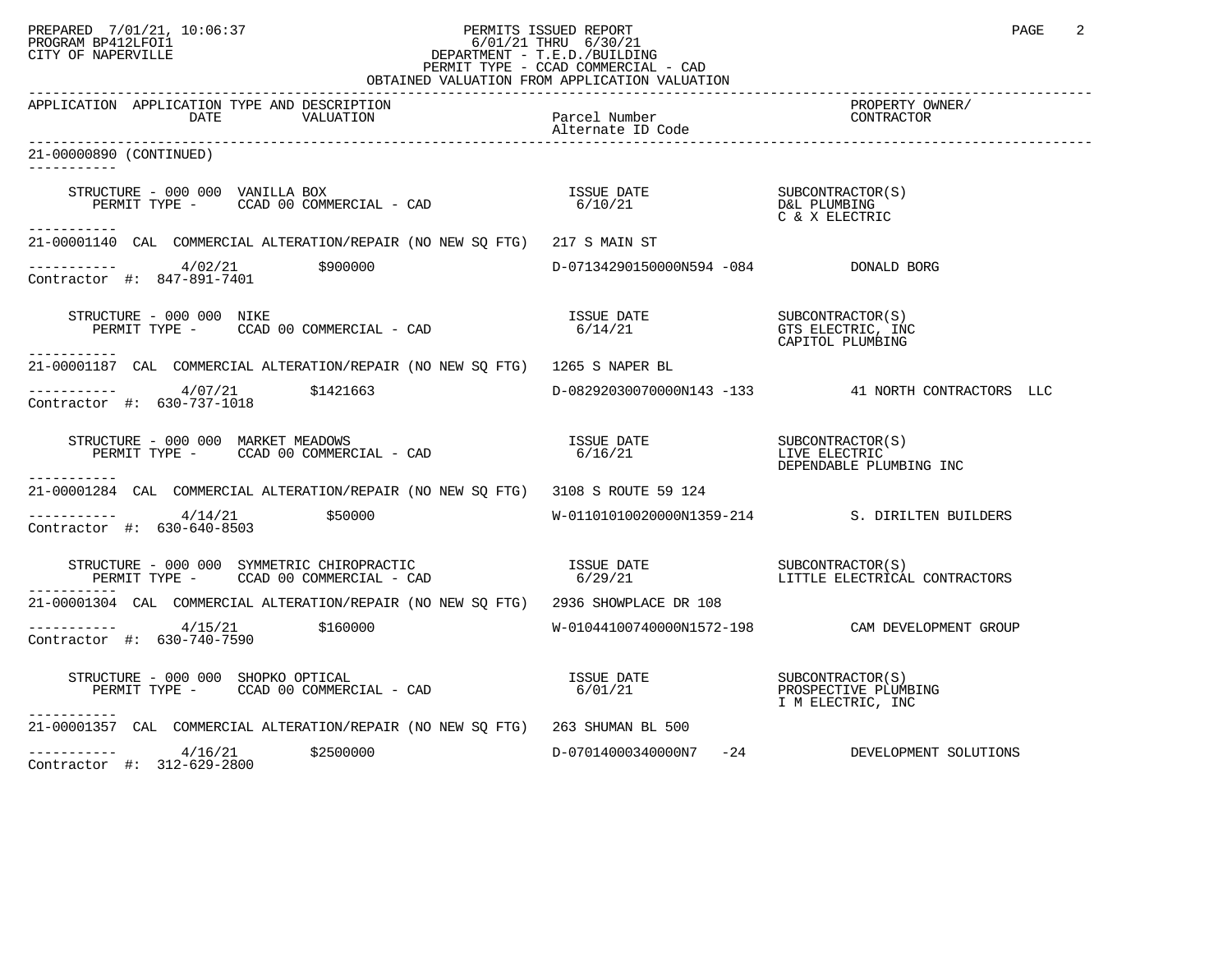#### PREPARED 7/01/21, 10:06:37 PERMITS ISSUED REPORT PAGE 3<br>PROGRAM BP412LFOI1 PROGRAM PROGRAM BP412LFOI1 PROGRAM BP412LFOI1 6/01/21 THRU 6/30/21 CITY OF NAPERVILLE **Example 20** CITY OF NAPERVILLE PERMIT TYPE - CCAD COMMERCIAL - CAD OBTAINED VALUATION FROM APPLICATION VALUATION

| APPLICATION APPLICATION TYPE AND DESCRIPTION<br>DATE<br>VALUATION                                                                                                                                                                                                                                                                                                                                                                         | Parcel Number                              | PROPERTY OWNER/<br>CONTRACTOR                                                                                                                                                               |
|-------------------------------------------------------------------------------------------------------------------------------------------------------------------------------------------------------------------------------------------------------------------------------------------------------------------------------------------------------------------------------------------------------------------------------------------|--------------------------------------------|---------------------------------------------------------------------------------------------------------------------------------------------------------------------------------------------|
| 21-00001357 (CONTINUED)<br><u> Liberalis Libera</u>                                                                                                                                                                                                                                                                                                                                                                                       |                                            |                                                                                                                                                                                             |
| STRUCTURE - 000 000 KELLOGG'S<br>RUCTURE – 000 000 KELLOGG'S<br>PERMIT TYPE – CCAD 00 COMMERCIAL – CAD                                  6/21/21<br>PERMIT TYPE – CCAD 00 COMMERCIAL – CAD                           6/21/21<br>------------                                                                                                                                                                                               |                                            | ALECK PLUMBING INC                                                                                                                                                                          |
| 21-00001371 CAL COMMERCIAL ALTERATION/REPAIR (NO NEW SQ FTG) 936 S ROUTE 59 104                                                                                                                                                                                                                                                                                                                                                           |                                            |                                                                                                                                                                                             |
| $---------$ 4/16/21 \$120000<br>Contractor #: 847-219-4241                                                                                                                                                                                                                                                                                                                                                                                | D-07223000360000N1134-109 SHREEJI BUILDERS |                                                                                                                                                                                             |
| TRUCTURE - 000 000 TWIST PIZZA<br>PERMIT TYPE -     CCAD 00 COMMERCIAL - CAD<br>STRUCTURE - 000 000 TWIST PIZZA<br>------------                                                                                                                                                                                                                                                                                                           |                                            | $\begin{tabular}{llllll} \texttt{ISSUE} & \texttt{DATE} & & \texttt{SUBCONTRACTOR(S)}\\ \texttt{6/21/21} & & \texttt{G & Z ELECTRIC SERVICE, INC} \end{tabular}$<br>BARRACUDA PLUMBING, INC |
| 21-00001461 CAL COMMERCIAL ALTERATION/REPAIR (NO NEW SQ FTG) 201 E FRANKLIN AV                                                                                                                                                                                                                                                                                                                                                            |                                            |                                                                                                                                                                                             |
| $---------$ 4/20/21 \$203809<br>Contractor #: 630-238-1730                                                                                                                                                                                                                                                                                                                                                                                | D-08183020140000N427 -85 FBG CORPORTION    |                                                                                                                                                                                             |
| STRUCTURE - 000 000 ST. PETER & PAUL<br>PERMIT TYPE - CCAD 00 COMMERCIAL - CAD<br>-----------                                                                                                                                                                                                                                                                                                                                             |                                            | UNIQUE PLUMBING CO                                                                                                                                                                          |
| 21-00001691 CAL COMMERCIAL ALTERATION/REPAIR (NO NEW SO FTG) 2736 SHOWPLACE DR 100                                                                                                                                                                                                                                                                                                                                                        |                                            |                                                                                                                                                                                             |
| $\frac{4}{28/21}$ \$150000<br>Contractor #: 801-699-4760                                                                                                                                                                                                                                                                                                                                                                                  | W-01044100710000N1572-198 BLOCK BUILDERS   |                                                                                                                                                                                             |
| $\begin{array}{cccccc} \texttt{STRUCTURE} & - & 000 & 000 & \texttt{SMASHBURGER} & & & \\ \texttt{PERMIT TYPE} & - & \texttt{CCAD} & 00 & \texttt{COMMERCHAL} & - & \texttt{CAD} & & \\ \end{array} \qquad \begin{array}{cccccc} \texttt{ISSUE} & \texttt{DATE} & & & & \\ \texttt{SUSUE} & \texttt{DATE} & & & & \\ \texttt{S/28/21} & & & & \texttt{D} & \texttt{C} & \texttt{ELECTRIC, INC} \\ \end{array}$<br>-----------             |                                            | OMEGA PLUMBING-JOLIET                                                                                                                                                                       |
| 21-00001727 CAL COMMERCIAL ALTERATION/REPAIR (NO NEW SQ FTG) 1455 N NAPER BL                                                                                                                                                                                                                                                                                                                                                              |                                            |                                                                                                                                                                                             |
| $---------$ 4/29/21 \$17838<br>Contractor #: 815-572-7013                                                                                                                                                                                                                                                                                                                                                                                 |                                            | D-08082020630000N475 -43 GALLANT BUILDING SOLUTIONS                                                                                                                                         |
| $\begin{array}{cccccc} \texttt{STRUCTURE} & - & 000 & 000 & \texttt{JP} & \texttt{MORGAN} & \texttt{HASE} & \texttt{BANK} & & & & & \\ \texttt{PERMIT TYPE} & - & & \texttt{CCAD} & 00 & \texttt{COMMERCIAL} & - & \texttt{CAD} & & & & & \\ \end{array} \qquad \begin{array}{cccccc} \texttt{ISSUE} & \texttt{DATE} & & & & \texttt{SUBCONTRACTOR(S)} \\ \texttt{6/01/21} & & & & \texttt{AGT} & \texttt{ELECTRIC} & & & \\ \end{array}$ |                                            |                                                                                                                                                                                             |
| 21-00001836 CAL COMMERCIAL ALTERATION/REPAIR (NO NEW SQ FTG) 1259 RICKERT DR 208                                                                                                                                                                                                                                                                                                                                                          |                                            |                                                                                                                                                                                             |
| $---------$ 5/04/21 \$180000<br>Contractor #: 770-456-9660                                                                                                                                                                                                                                                                                                                                                                                |                                            | D-07262010110000 -127 CALIBER1 CONSTRUCTION                                                                                                                                                 |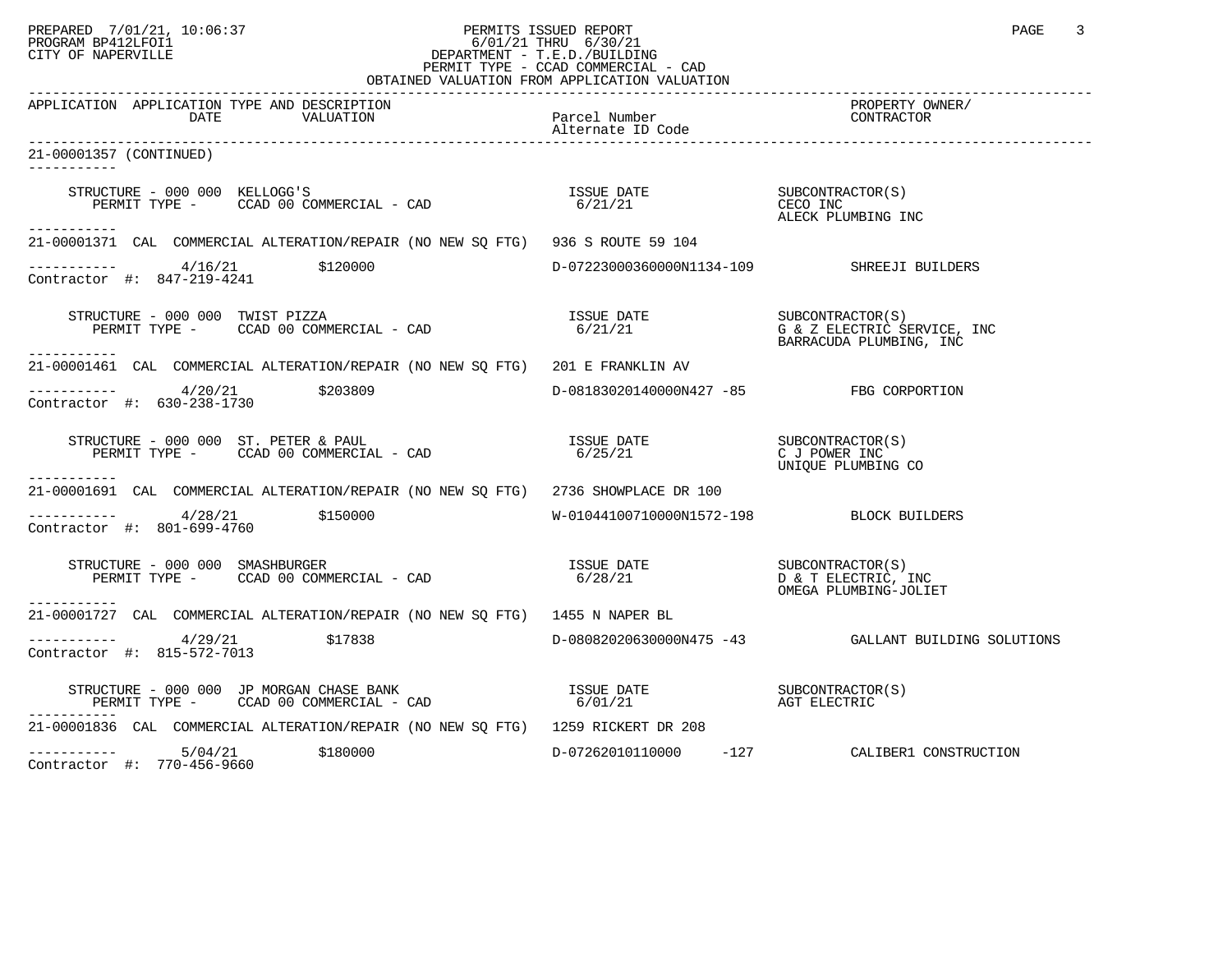## PREPARED 7/01/21, 10:06:37 PERMITS ISSUED REPORT PAGE 4 PROGRAM BP412LFOI1 PROGRAM BP412LFOI1 6/01/21 THRU 6/30/21 CITY OF NAPERVILLE **Example 20** CITY OF NAPERVILLE PERMIT TYPE - CCAD COMMERCIAL - CAD

|                                                                                                                                                                                | OBTAINED VALUATION FROM APPLICATION VALUATION |                                                         |
|--------------------------------------------------------------------------------------------------------------------------------------------------------------------------------|-----------------------------------------------|---------------------------------------------------------|
| APPLICATION APPLICATION TYPE AND DESCRIPTION<br>VALUATION<br>DATE                                                                                                              | -<br>Parcel Number<br>Alternate ID Code       | PROPERTY OWNER/<br>CONTRACTOR                           |
| 21-00001836 (CONTINUED)<br>-----------                                                                                                                                         |                                               |                                                         |
| STRUCTURE - 000 000 UNITED VEIN CLINIC<br>PERMIT TYPE - CCAD 00 COMMERCIAL - CAD (20 0 ) = 6/03/21<br>PERMIT TYPE - CCAD 00 COMMERCIAL - CAD (20 0 ) = 6/03/21<br>------------ |                                               |                                                         |
| 21-00001956 CAL COMMERCIAL ALTERATION/REPAIR (NO NEW SQ FTG) 2216 FERRY RD 103                                                                                                 |                                               |                                                         |
| $------ 5/10/21$ \$30000<br>Contractor #: 630-585-0021                                                                                                                         |                                               | D-07042030110000N1705-3 TRON GATE MOTOR CONDOS          |
| STRUCTURE – 000 000 IRON GATE – MCKEAGUE<br>PERMIT TYPE – CCAD 00 COMMERCIAL – CAD 6/07/21 00 COMERCIAL – CAD 6/07/21 00 CALCENTIC INC                                         |                                               | R J KIELION PLUMING & HEATING                           |
| 21-00002037 CAL COMMERCIAL ALTERATION/REPAIR (NO NEW SQ FTG) 1415 W DIEHL RD                                                                                                   |                                               |                                                         |
| Contractor #: 312-609-3644                                                                                                                                                     |                                               | D-07034040060000N544 -20 CLUNE CONSTRUCTION             |
|                                                                                                                                                                                |                                               | SUBCONTRACTOR(S)<br>JOHN'S PLUMBING<br>KELSO-BURNETT CO |
| ----------<br>21-00002379 CAL COMMERCIAL ALTERATION/REPAIR (NO NEW SQ FTG) 1003 S WASHINGTON ST 201                                                                            |                                               |                                                         |
| $\frac{5}{28}$ $\frac{5}{28}$ $\frac{5}{28}$ $\frac{170000}{28}$<br>Contractor #: 888-666-0757                                                                                 |                                               |                                                         |
| -----------                                                                                                                                                                    |                                               | M.A. GLACIER PLUMBING                                   |
| 21-00002634 CAL COMMERCIAL ALTERATION/REPAIR (NO NEW SQ FTG) 688 AMERSALE DR                                                                                                   |                                               |                                                         |
| $--------- 6/10/21$ \$175000<br>Contractor #: 708-925-5047                                                                                                                     |                                               | D-07162070050000N1507-48 EM-RO ENTERPRISES INC          |
| STRUCTURE – 000 000 DOLLAR TREE<br>PERMIT TYPE – CCAD 00 COMMERCIAL – CAD 6/25/21 VA ELECTRICAL SERVICES                                                                       |                                               | VA ELECTRICAL SERVICES, INC<br>JA PIPELINE PLUMBING LLC |
| TOTAL PERMITS ISSUED 20 TOTAL PERMITS HELD                                                                                                                                     | $\overline{0}$                                |                                                         |
| TOTAL APPLICATION VALUATION<br>7,995,010                                                                                                                                       |                                               |                                                         |